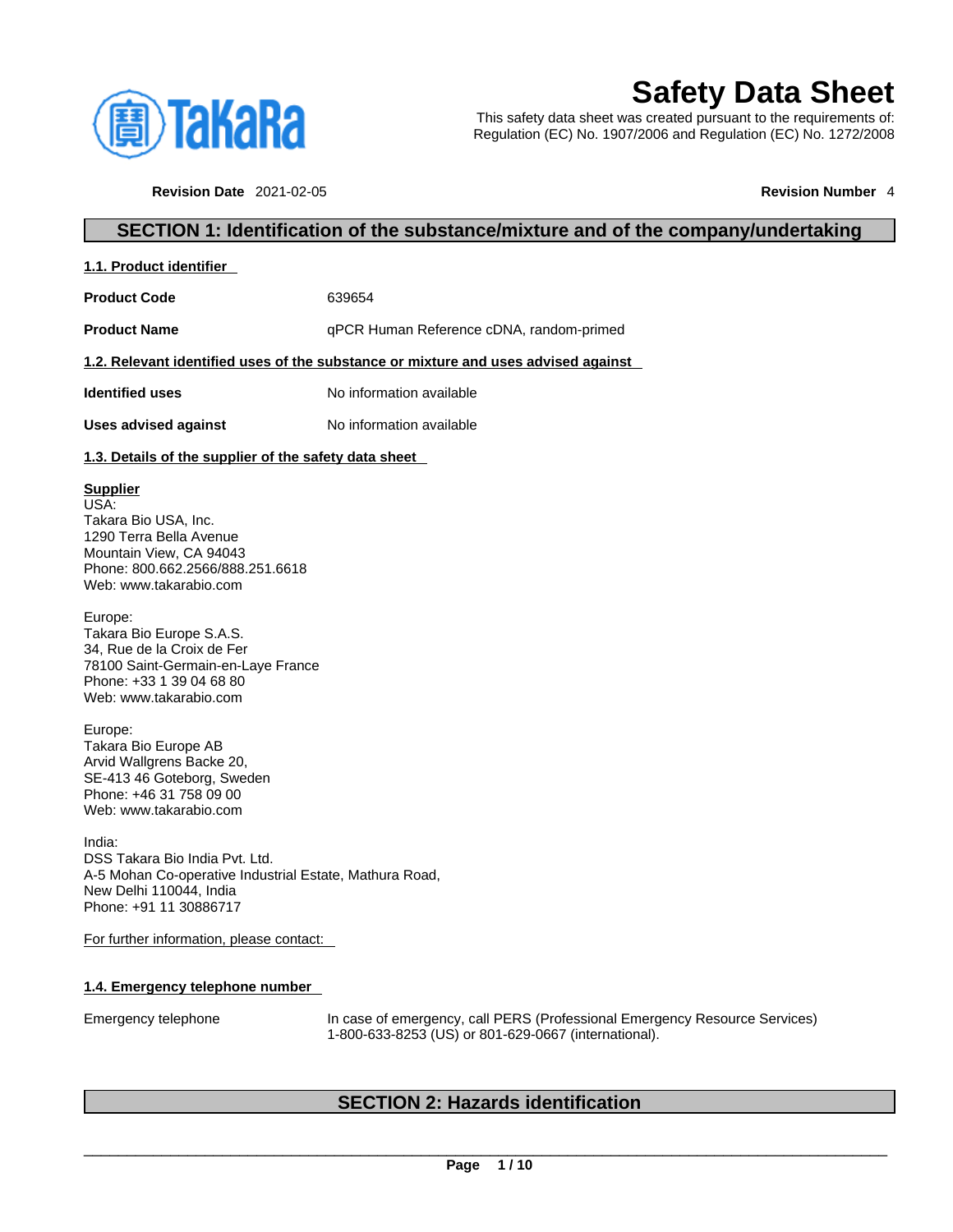### **2.1. Classification of the substance or mixture**

*Regulation (EC) No 1272/2008* 

This mixture is classified as not hazardous according to regulation (EC) 1272/2008 [CLP]

### **2.2. Label elements**

This mixture is classified as not hazardous according to regulation (EC) 1272/2008 [CLP] **Hazard statements** This mixture is classified as not hazardous according to regulation (EC) 1272/2008 [CLP]

#### **2.3. Other hazards**

No information available.

### **SECTION 3: Composition/information on ingredients**

#### **3.1 Substances**

Not applicable

**3.2 Mixtures** 

### **Full text of H- and EUH-phrases: see section 16**

*Acute Toxicity Estimate No information available* 

This product does not contain candidate substances of very high concern at a concentration >=0.1% (Regulation (EC) No. 1907/2006 (REACH), Article 59)

### **SECTION 4: First aid measures**

### **4.1. Description of first aid measures**

| <b>Inhalation</b>                                                               | Remove to fresh air.                                                                                                    |  |  |
|---------------------------------------------------------------------------------|-------------------------------------------------------------------------------------------------------------------------|--|--|
| Eye contact                                                                     | Rinse thoroughly with plenty of water for at least 15 minutes, lifting lower and upper eyelids.<br>Consult a physician. |  |  |
| <b>Skin contact</b>                                                             | Wash skin with soap and water. In the case of skin irritation or allergic reactions see a<br>physician.                 |  |  |
| Ingestion                                                                       | Clean mouth with water and drink afterwards plenty of water.                                                            |  |  |
| 4.2. Most important symptoms and effects, both acute and delayed                |                                                                                                                         |  |  |
| <b>Symptoms</b>                                                                 | No information available.                                                                                               |  |  |
| 4.3. Indication of any immediate medical attention and special treatment needed |                                                                                                                         |  |  |
| Note to physicians                                                              | Treat symptomatically.                                                                                                  |  |  |
|                                                                                 |                                                                                                                         |  |  |

### **SECTION 5: Firefighting measures**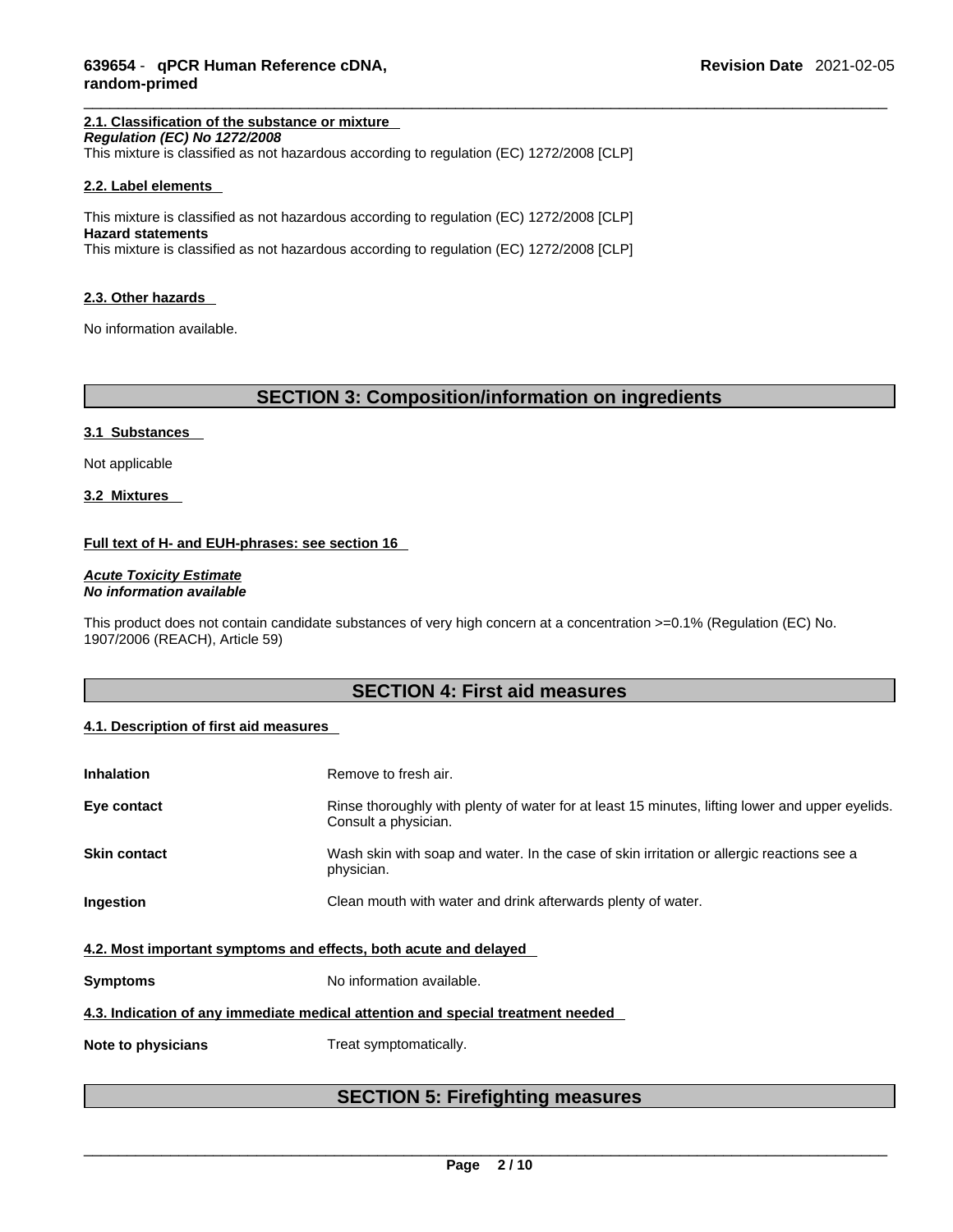| 5.1. Extinguishing media                                   |                                                                                                                                       |
|------------------------------------------------------------|---------------------------------------------------------------------------------------------------------------------------------------|
| <b>Suitable Extinguishing Media</b>                        | Use extinguishing measures that are appropriate to local circumstances and the<br>surrounding environment.                            |
| <b>Large Fire</b>                                          | CAUTION: Use of water spray when fighting fire may be inefficient.                                                                    |
| Unsuitable extinguishing media                             | Do not scatter spilled material with high pressure water streams.                                                                     |
| 5.2. Special hazards arising from the substance or mixture |                                                                                                                                       |
| Specific hazards arising from the<br>chemical              | No information available.                                                                                                             |
| 5.3. Advice for firefighters                               |                                                                                                                                       |
| Special protective equipment for<br>fire-fighters          | Firefighters should wear self-contained breathing apparatus and full firefighting turnout<br>gear. Use personal protection equipment. |
|                                                            | <b>SECTION 6: Accidental release measures</b>                                                                                         |
|                                                            | 6.1. Personal precautions, protective equipment and emergency procedures                                                              |
| <b>Personal precautions</b>                                | Ensure adequate ventilation.                                                                                                          |
| For emergency responders                                   | Use personal protection recommended in Section 8.                                                                                     |
| <b>6.2. Environmental precautions</b>                      |                                                                                                                                       |
| <b>Environmental precautions</b>                           | See Section 12 for additional Ecological Information.                                                                                 |
| 6.3. Methods and material for containment and cleaning up  |                                                                                                                                       |
| <b>Methods for containment</b>                             | Prevent further leakage or spillage if safe to do so.                                                                                 |
| Methods for cleaning up                                    | Take up mechanically, placing in appropriate containers for disposal.                                                                 |
| Prevention of secondary hazards                            | Clean contaminated objects and areas thoroughly observing environmental regulations.                                                  |
| 6.4. Reference to other sections                           |                                                                                                                                       |
| <b>Reference to other sections</b>                         | See section 8 for more information. See section 13 for more information.                                                              |

## **SECTION 7: Handling and storage**

| 7.1. Precautions for safe handling                                |                                                                        |  |  |
|-------------------------------------------------------------------|------------------------------------------------------------------------|--|--|
| Advice on safe handling                                           | Ensure adequate ventilation.                                           |  |  |
| <b>General hygiene considerations</b>                             | Handle in accordance with good industrial hygiene and safety practice. |  |  |
| 7.2. Conditions for safe storage, including any incompatibilities |                                                                        |  |  |
| <b>Storage Conditions</b>                                         | Keep container tightly closed in a dry and well-ventilated place.      |  |  |
| 7.3. Specific end use(s)<br><b>Identified uses</b>                |                                                                        |  |  |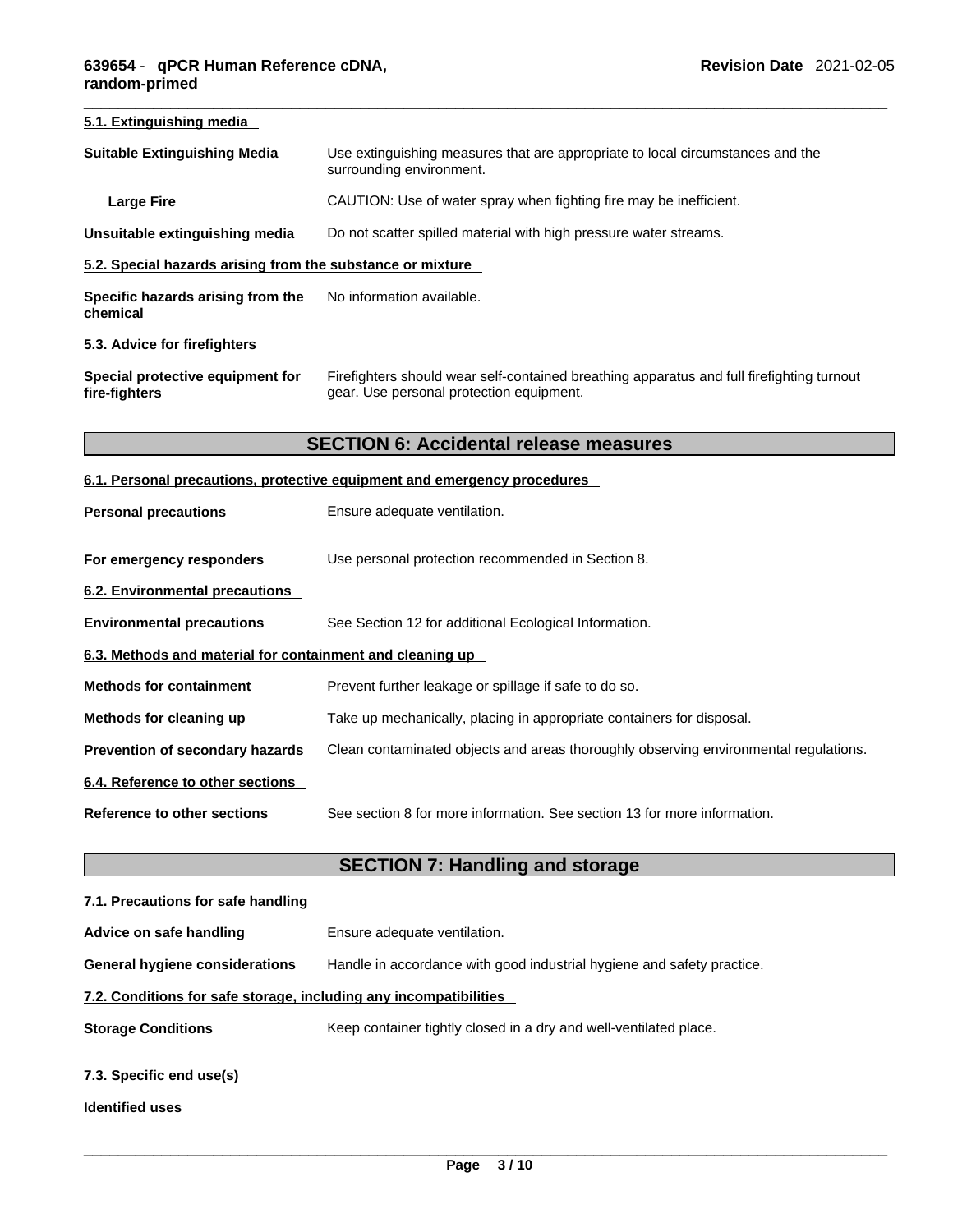### **SECTION 8: Exposure controls/personal protection**

| 8.1. Control parameters                                                                     |                                                                                                                                                                             |
|---------------------------------------------------------------------------------------------|-----------------------------------------------------------------------------------------------------------------------------------------------------------------------------|
| <b>Exposure Limits</b>                                                                      | This product, as supplied, does not contain any hazardous materials with occupational<br>exposure limits established by the region specific regulatory bodies.              |
| <b>Biological occupational exposure limits</b><br>regulatory bodies.                        | This product, as supplied, does not contain any hazardous materials with biological limits established by the region specific                                               |
| <b>Derived No Effect Level (DNEL)</b><br><b>Predicted No Effect Concentration</b><br>(PNEC) | No information available.<br>No information available.                                                                                                                      |
| 8.2. Exposure controls                                                                      |                                                                                                                                                                             |
| <b>Personal Protective Equipment</b>                                                        |                                                                                                                                                                             |
| <b>Eye/face protection</b>                                                                  | No special protective equipment required.                                                                                                                                   |
| Skin and body protection                                                                    | No special protective equipment required.                                                                                                                                   |
| <b>Respiratory protection</b>                                                               | No protective equipment is needed under normal use conditions. If exposure limits are<br>exceeded or irritation is experienced, ventilation and evacuation may be required. |
| <b>General hygiene considerations</b>                                                       | Handle in accordance with good industrial hygiene and safety practice.                                                                                                      |
| <b>Environmental exposure controls</b>                                                      | No information available.                                                                                                                                                   |

### **SECTION 9: Physical and chemical properties**

#### **9.1. Information on basic physical and chemical properties**

| <b>Physical state</b>            | Liquid                   |                          |
|----------------------------------|--------------------------|--------------------------|
| Appearance                       | Clear, colorless         |                          |
| Color                            | Clear                    |                          |
| Odor                             | Odorless.                |                          |
| <b>Odor Threshold</b>            | No information available |                          |
| <b>Property</b>                  | Values                   | Remarks • Method         |
| Melting point / freezing point   | No data available        | None known               |
| Boiling point/boiling range (°C) | No data available        | None known               |
| Flammability (solid, gas)        | No data available        | None known               |
| <b>Flammability Limit in Air</b> |                          | None known               |
| <b>Upper flammability limit:</b> | No data available        |                          |
| Lower flammability limit:        | No data available        |                          |
| <b>Flash point</b>               | No data available        | Open cup                 |
| <b>Autoignition temperature</b>  | No data available        | None known               |
| <b>Decomposition temperature</b> |                          | None known               |
| рH                               |                          | None known               |
| pH (as aqueous solution)         | No data available        | No information available |
| <b>Kinematic viscosity</b>       | No data available        | None known               |
| <b>Dynamic Viscosity</b>         | No data available        | None known               |
| <b>Water solubility</b>          | No data available        | None known               |
|                                  |                          |                          |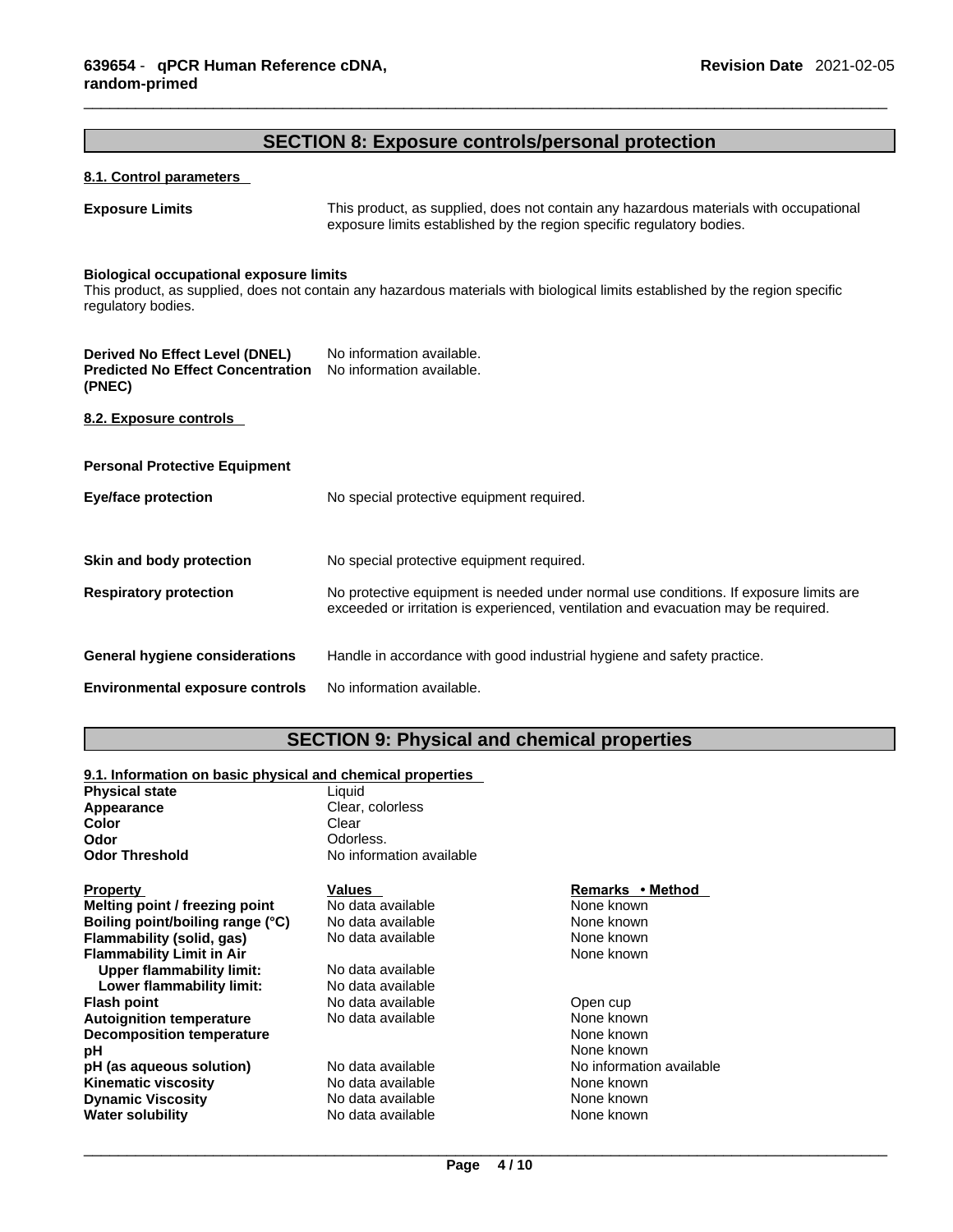### \_\_\_\_\_\_\_\_\_\_\_\_\_\_\_\_\_\_\_\_\_\_\_\_\_\_\_\_\_\_\_\_\_\_\_\_\_\_\_\_\_\_\_\_\_\_\_\_\_\_\_\_\_\_\_\_\_\_\_\_\_\_\_\_\_\_\_\_\_\_\_\_\_\_\_\_\_\_\_\_\_\_\_\_\_\_\_\_\_\_\_\_\_ **639654** - **qPCR Human Reference cDNA, random-primed**

| Solubility in other solvents                                                                       | No data available                                                          | None known |  |
|----------------------------------------------------------------------------------------------------|----------------------------------------------------------------------------|------------|--|
| <b>Partition coefficient</b>                                                                       | No data available                                                          | None known |  |
| Vapor pressure                                                                                     | No data available                                                          | None known |  |
| <b>Relative density</b>                                                                            |                                                                            | None known |  |
| <b>Bulk Density</b>                                                                                | No data available                                                          |            |  |
| <b>Liquid Density</b>                                                                              | No data available                                                          |            |  |
| Vapor density                                                                                      | No data available                                                          | None known |  |
| <b>Particle characteristics</b>                                                                    |                                                                            |            |  |
|                                                                                                    | No information available                                                   |            |  |
| <b>Particle Size</b>                                                                               |                                                                            |            |  |
| <b>Particle Size Distribution</b>                                                                  | No information available                                                   |            |  |
| 9.2. Other information                                                                             |                                                                            |            |  |
| 9.2.1. Information with regard to physical hazard classes<br>Not applicable                        |                                                                            |            |  |
| 9.2.2. Other safety characteristics<br>No information available                                    |                                                                            |            |  |
|                                                                                                    |                                                                            |            |  |
|                                                                                                    | <b>SECTION 10: Stability and reactivity</b>                                |            |  |
| 10.1. Reactivity                                                                                   |                                                                            |            |  |
| Reactivity                                                                                         | No information available.                                                  |            |  |
| <u>10.2. Chemical stability</u>                                                                    |                                                                            |            |  |
| Stability                                                                                          | Stable under normal conditions.                                            |            |  |
| <b>Explosion Data</b><br>Sensitivity to mechanical impact None.<br>Sensitivity to static discharge | None.                                                                      |            |  |
| 10.3. Possibility of hazardous reactions                                                           |                                                                            |            |  |
| Possibility of hazardous reactions                                                                 | None under normal processing.                                              |            |  |
| 10.4. Conditions to avoid                                                                          |                                                                            |            |  |
| <b>Conditions to avoid</b>                                                                         | None known based on information supplied.                                  |            |  |
| 10.5. Incompatible materials                                                                       |                                                                            |            |  |
| None known based on information supplied.<br>Incompatible materials                                |                                                                            |            |  |
| 10.6. Hazardous decomposition products                                                             |                                                                            |            |  |
|                                                                                                    | Hazardous Decomposition Products None known based on information supplied. |            |  |
|                                                                                                    |                                                                            |            |  |

### **SECTION 11: Toxicological information**

### **11.1. Information on hazard classes as defined in Regulation (EC) No 1272/2008**

### **Information on likely routes of exposure**

### **Product Information**

I

| <b>Inhalation</b>   | Specific test data for the substance or mixture is not available. |
|---------------------|-------------------------------------------------------------------|
| Eye contact         | Specific test data for the substance or mixture is not available. |
| <b>Skin contact</b> | Specific test data for the substance or mixture is not available. |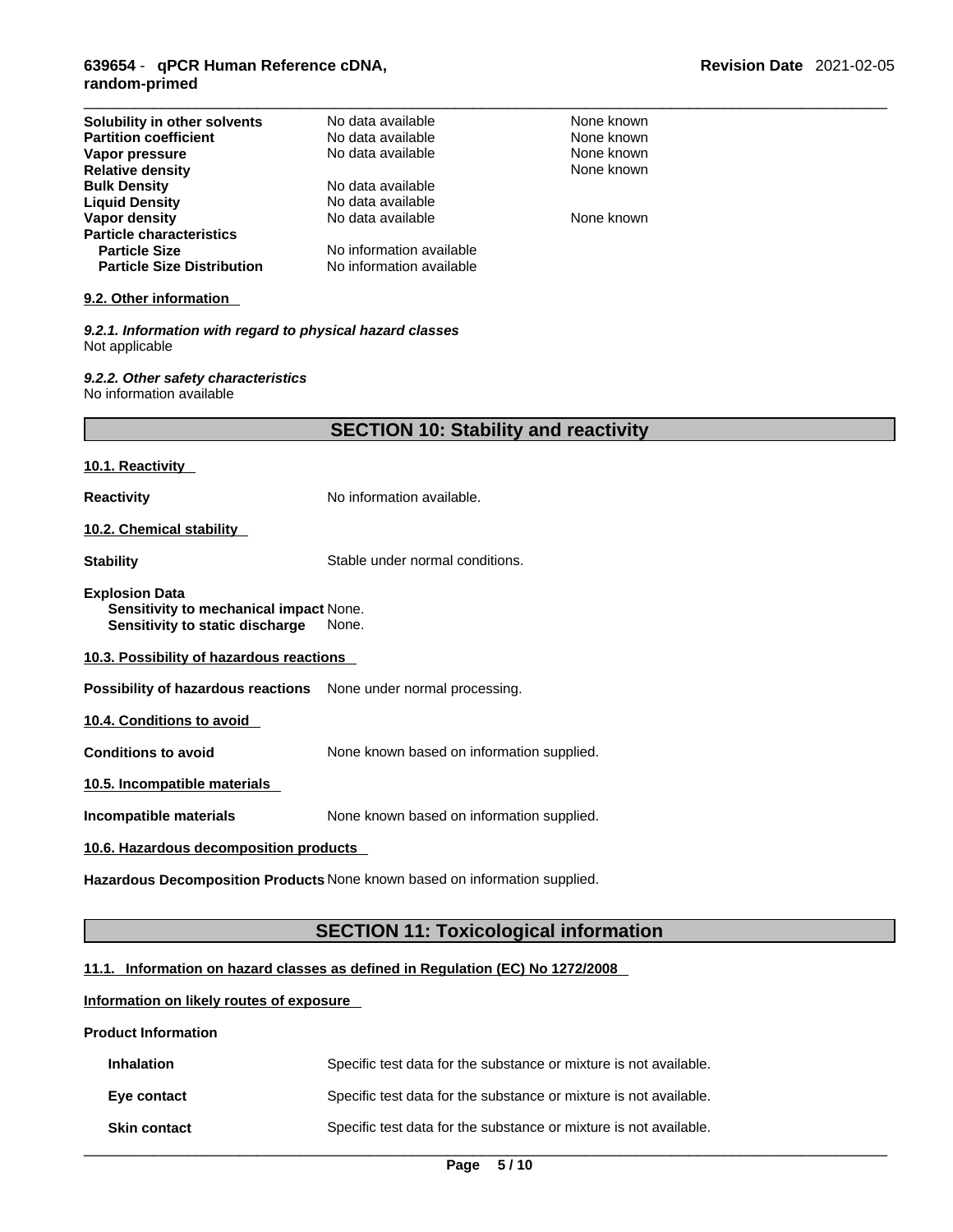| Ingestion                                                                    | Specific test data for the substance or mixture is not available.                          |  |
|------------------------------------------------------------------------------|--------------------------------------------------------------------------------------------|--|
| Symptoms related to the physical, chemical and toxicological characteristics |                                                                                            |  |
| <b>Symptoms</b>                                                              | No information available.                                                                  |  |
| Numerical measures of toxicity                                               |                                                                                            |  |
| <b>Acute toxicity</b>                                                        |                                                                                            |  |
|                                                                              |                                                                                            |  |
|                                                                              | Delayed and immediate effects as well as chronic effects from short and long-term exposure |  |
| <b>Skin corrosion/irritation</b>                                             | No information available.                                                                  |  |
| Serious eye damage/eye irritation                                            | No information available.                                                                  |  |
| Respiratory or skin sensitization                                            | No information available.                                                                  |  |
| <b>Germ cell mutagenicity</b>                                                | No information available.                                                                  |  |
| Carcinogenicity                                                              | No information available.                                                                  |  |
| <b>Reproductive toxicity</b>                                                 | No information available.                                                                  |  |
| STOT - single exposure                                                       | No information available.                                                                  |  |
| <b>STOT - repeated exposure</b>                                              | No information available.                                                                  |  |
| <b>Aspiration hazard</b>                                                     | No information available.                                                                  |  |
| 11.2. Information on other hazards                                           |                                                                                            |  |
| 11.2.1. Endocrine disrupting properties                                      |                                                                                            |  |
| <b>Endocrine disrupting properties</b>                                       | No information available.                                                                  |  |
| 11.2.2. Other information                                                    |                                                                                            |  |
| Other adverse effects                                                        | No information available.                                                                  |  |
|                                                                              | <b>SECTION 12: Ecological information</b>                                                  |  |
|                                                                              |                                                                                            |  |

### **12.1. Toxicity**

**Ecotoxicity** The environmental impact of this product has not been fully investigated.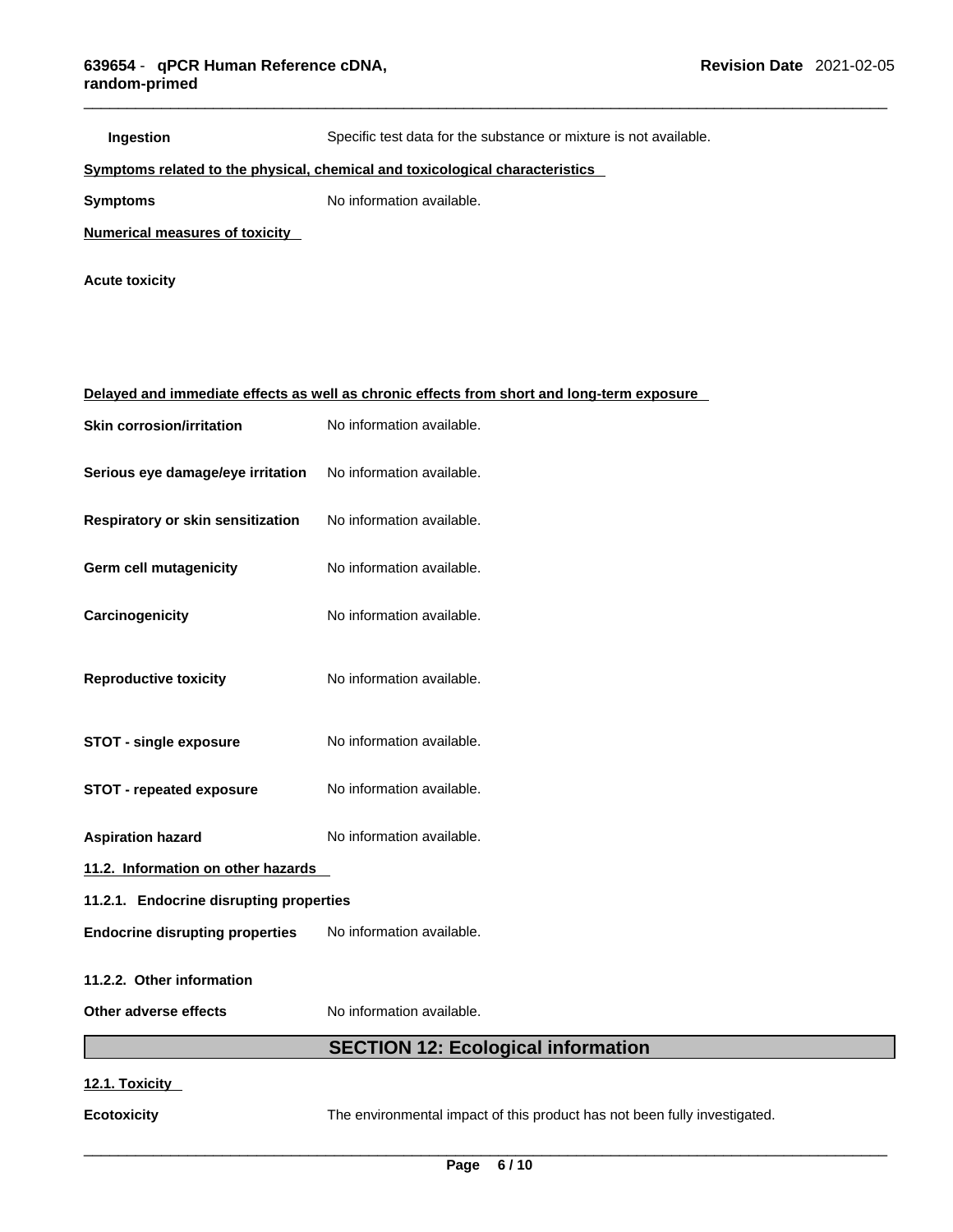**Unknown aquatic toxicity** Contains 99.87438 % of components with unknown hazards to the aquatic environment.

| 12.2. Persistence and degradability      |                           |  |
|------------------------------------------|---------------------------|--|
| Persistence and degradability            | No information available. |  |
| 12.3. Bioaccumulative potential          |                           |  |
| <b>Bioaccumulation</b>                   | No information available. |  |
|                                          |                           |  |
| 12.4. Mobility in soil                   |                           |  |
| Mobility in soil                         | No information available. |  |
| 12.5. Results of PBT and vPvB assessment |                           |  |
| <b>PBT and vPvB assessment</b>           | No information available. |  |
|                                          |                           |  |
| 12.6. Endocrine disrupting properties    |                           |  |
| <b>Endocrine disrupting properties</b>   | No information available. |  |
|                                          |                           |  |

### **12.7. Other adverse effects**

No information available.

### **SECTION 13: Disposal considerations**

### **13.1. Waste treatment methods**

| Waste from residues/unused | Dispose of in accordance with local regulations. Dispose of waste in accordance with |
|----------------------------|--------------------------------------------------------------------------------------|
| products                   | environmental legislation.                                                           |
| Contaminated packaging     | Do not reuse empty containers.                                                       |

### **SECTION 14: Transport information**

### **IATA**

- 
- **14.2 UN proper shipping name**
- **14.3 Transport hazard class(es)** Not regulated **14.4 Packing group**
- 
- **14.4 Packing group**  Not regulated<br>**14.5 Environmental hazards** Not applicable **14.5 Environmental hazards**
- **14.6 Special precautions for user Special Provisions** None

### **IMDG**

- 
- **14.2 UN proper shipping name** No information<br>**14.3 Transport hazard class(es)** Not regulated
- **14.3 Transport hazard class(es)**
- **14.4 Packing group Mot regulated**
- 14.5 Environmental hazards Not applicable
- **14.6 Special precautions for user Special Provisions** None
- **14.7 Maritime transport in bulk according to IMO instruments**

**14.1 UN number or ID number** Not regulated<br>**14.2 UN proper shipping name** No information available

**14.1 UN number or ID number** Not regulated<br>**14.2 UN proper shipping name** No information available

No information available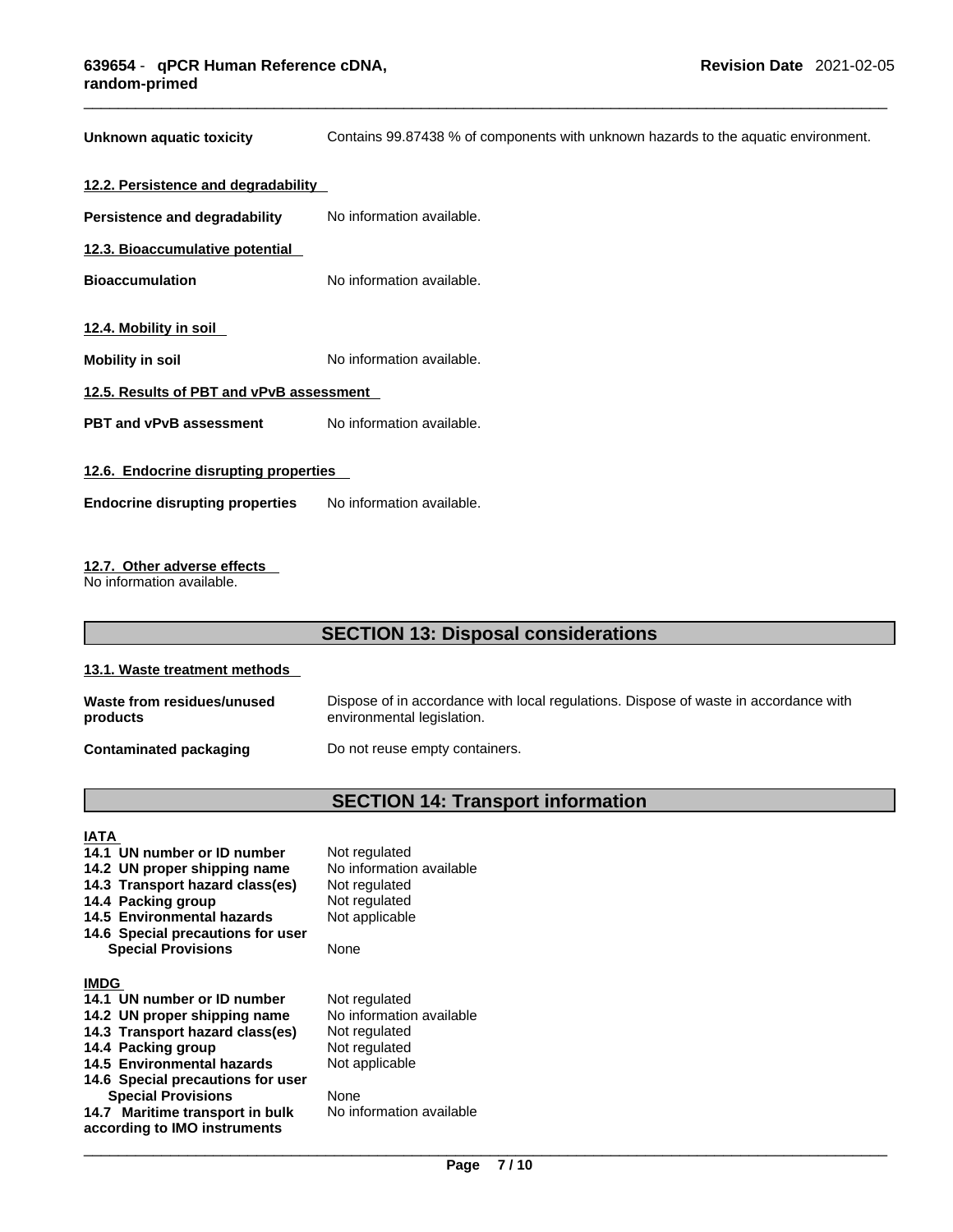| 14.1 UN number or ID number       | Not regulated            |
|-----------------------------------|--------------------------|
| 14.2 UN proper shipping name      | No information available |
| 14.3 Transport hazard class(es)   | Not regulated            |
| 14.4 Packing group                | Not regulated            |
| 14.5 Environmental hazards        | Not applicable           |
| 14.6 Special precautions for user |                          |
| <b>Special Provisions</b>         | None                     |
|                                   |                          |
| <b>ADR</b>                        |                          |
| 14.1 UN number or ID number       | Not regulated            |
| 14.2 UN proper shipping name      | No information available |
| 14.3 Transport hazard class(es)   | Not regulated            |
| 14.4 Packing group                | Not regulated            |
| 14.5 Environmental hazards        | Not applicable           |
| 14.6 Special precautions for user |                          |
| <b>Special Provisions</b>         | None                     |
|                                   |                          |

### **SECTION 15: Regulatory information**

### **15.1. Safety, health and environmental regulations/legislation specific for the substance or mixture**

#### **European Union**

**RID** 

Take note of Directive 98/24/EC on the protection of the health and safety of workers from the risks related to chemical agents at work.

### **Authorizations and/or restrictions on use:**

This product does not contain substances subject to authorization (Regulation (EC) No. 1907/2006 (REACH), Annex XIV) This product does not contain substances subject to restriction (Regulation (EC) No. 1907/2006 (REACH), Annex XVII)

#### **Persistent Organic Pollutants**

Not applicable

### **Ozone-depleting substances (ODS) regulation (EC) 1005/2009**

Not applicable

| International Inventories |  |
|---------------------------|--|
| <b>TSCA</b>               |  |
| <b>DSL/NDSL</b>           |  |
| <b>EINECS/ELINCS</b>      |  |
| <b>ENCS</b>               |  |
| <b>IECSC</b>              |  |
| <b>KECL</b>               |  |
| <b>PICCS</b>              |  |
| <b>AICS</b>               |  |
|                           |  |

 **Legend:** 

 **TSCA** - United States Toxic Substances Control Act Section 8(b) Inventory

 **DSL/NDSL** - Canadian Domestic Substances List/Non-Domestic Substances List

 **EINECS/ELINCS** - European Inventory of Existing Chemical Substances/European List of Notified Chemical Substances  **ENCS** - Japan Existing and New Chemical Substances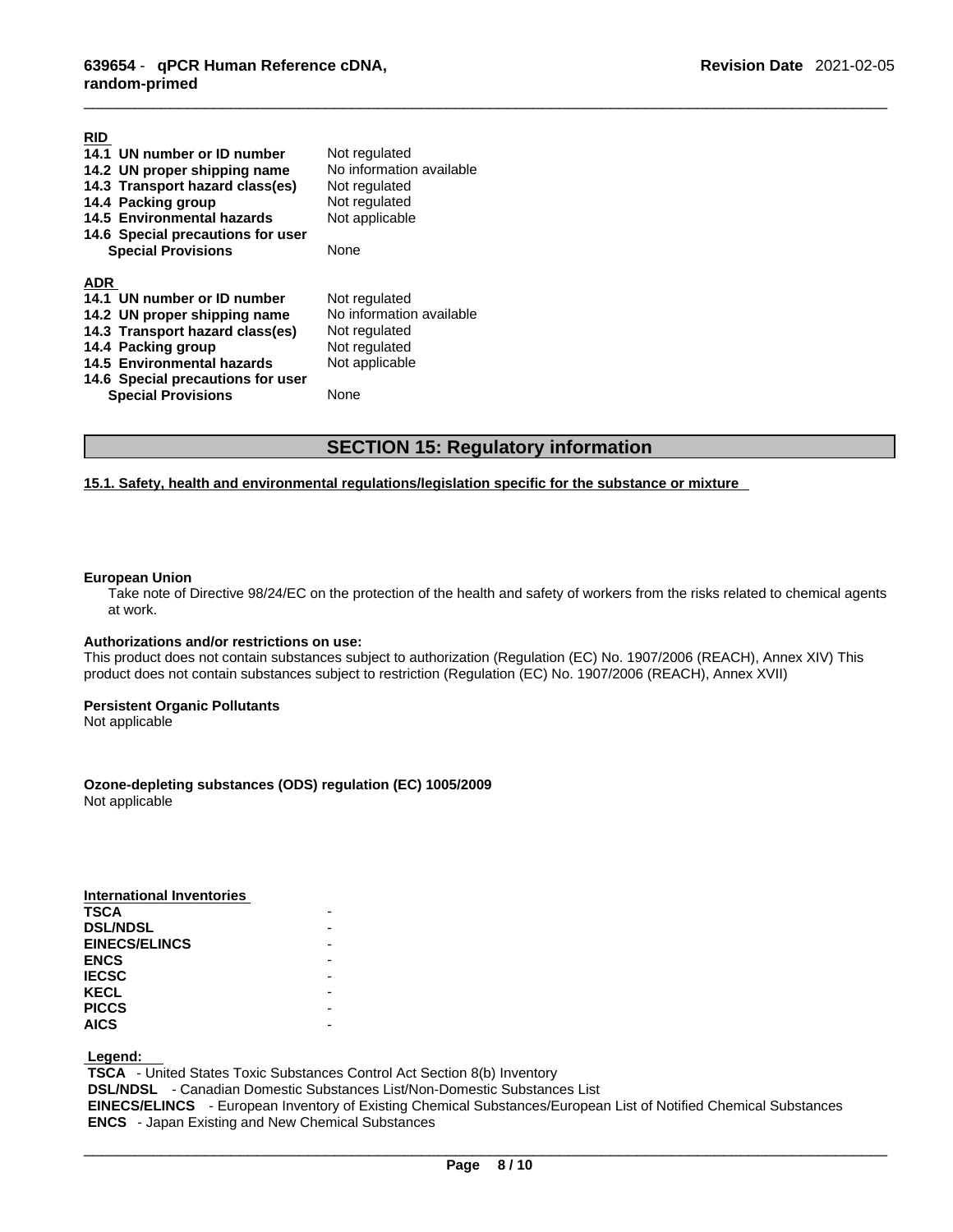| <b>IECSC</b> - China Inventory of Existing Chemical Substances<br><b>KECL</b> - Korean Existing and Evaluated Chemical Substances<br><b>PICCS</b> - Philippines Inventory of Chemicals and Chemical Substances<br>AICS - Australian Inventory of Chemical Substances |                                      |  |  |
|----------------------------------------------------------------------------------------------------------------------------------------------------------------------------------------------------------------------------------------------------------------------|--------------------------------------|--|--|
| 15.2. Chemical safety assessment                                                                                                                                                                                                                                     |                                      |  |  |
| <b>Chemical Safety Assessment</b>                                                                                                                                                                                                                                    | No information available             |  |  |
|                                                                                                                                                                                                                                                                      |                                      |  |  |
|                                                                                                                                                                                                                                                                      | <b>SECTION 16: Other information</b> |  |  |

#### **Key or legend to abbreviations and acronyms used in the safety data sheet**

#### **Legend**

SVHC: Substances of Very High Concern for Authorization:

#### **Legend Section 8: EXPOSURE CONTROLS/PERSONAL PROTECTION**

| <b>TWA</b> | Time weighted average | STEL | Short term exposure limit |
|------------|-----------------------|------|---------------------------|
| Ceiling    | Maximum limit value   |      | Skin designation          |

| <b>Classification procedure</b>                                 |                            |
|-----------------------------------------------------------------|----------------------------|
| Classification according to Regulation (EC) No. 1272/2008 [CLP] | Method Used                |
| Acute oral toxicity                                             | <b>ICalculation method</b> |
| Acute dermal toxicity                                           | Calculation method         |
| Acute inhalation toxicity - gas                                 | Calculation method         |
| Acute inhalation toxicity - vapor                               | <b>ICalculation method</b> |
| Acute inhalation toxicity - dust/mist                           | <b>Calculation method</b>  |
| Skin corrosion/irritation                                       | <b>ICalculation method</b> |
| Serious eye damage/eye irritation                               | <b>Calculation method</b>  |
| Respiratory sensitization                                       | Calculation method         |
| Skin sensitization                                              | Calculation method         |
| Mutagenicity                                                    | Calculation method         |
| Carcinogenicity                                                 | <b>Calculation method</b>  |
| Reproductive toxicity                                           | <b>Calculation method</b>  |
| STOT - single exposure                                          | <b>Calculation method</b>  |
| STOT - repeated exposure                                        | <b>ICalculation method</b> |
| Acute aquatic toxicity                                          | Calculation method         |
| Chronic aquatic toxicity                                        | <b>Calculation method</b>  |
| Aspiration hazard                                               | Calculation method         |
| Ozone                                                           | Calculation method         |

#### **Key literature references and sources for data used to compile the SDS**

Agency for Toxic Substances and Disease Registry (ATSDR) U.S. Environmental Protection Agency ChemView Database European Food Safety Authority (EFSA) EPA (Environmental Protection Agency) Acute Exposure Guideline Level(s) (AEGL(s)) U.S. Environmental Protection Agency Federal Insecticide, Fungicide, and Rodenticide Act U.S. Environmental Protection Agency High Production Volume Chemicals Food Research Journal Hazardous Substance Database International Uniform Chemical Information Database (IUCLID) Japan GHS Classification Australia National Industrial Chemicals Notification and Assessment Scheme (NICNAS) NIOSH (National Institute for Occupational Safety and Health) National Library of Medicine's ChemID Plus (NLM CIP) National Library of Medicine's PubMed database (NLM PUBMED) National Toxicology Program (NTP) New Zealand's Chemical Classification and Information Database (CCID)